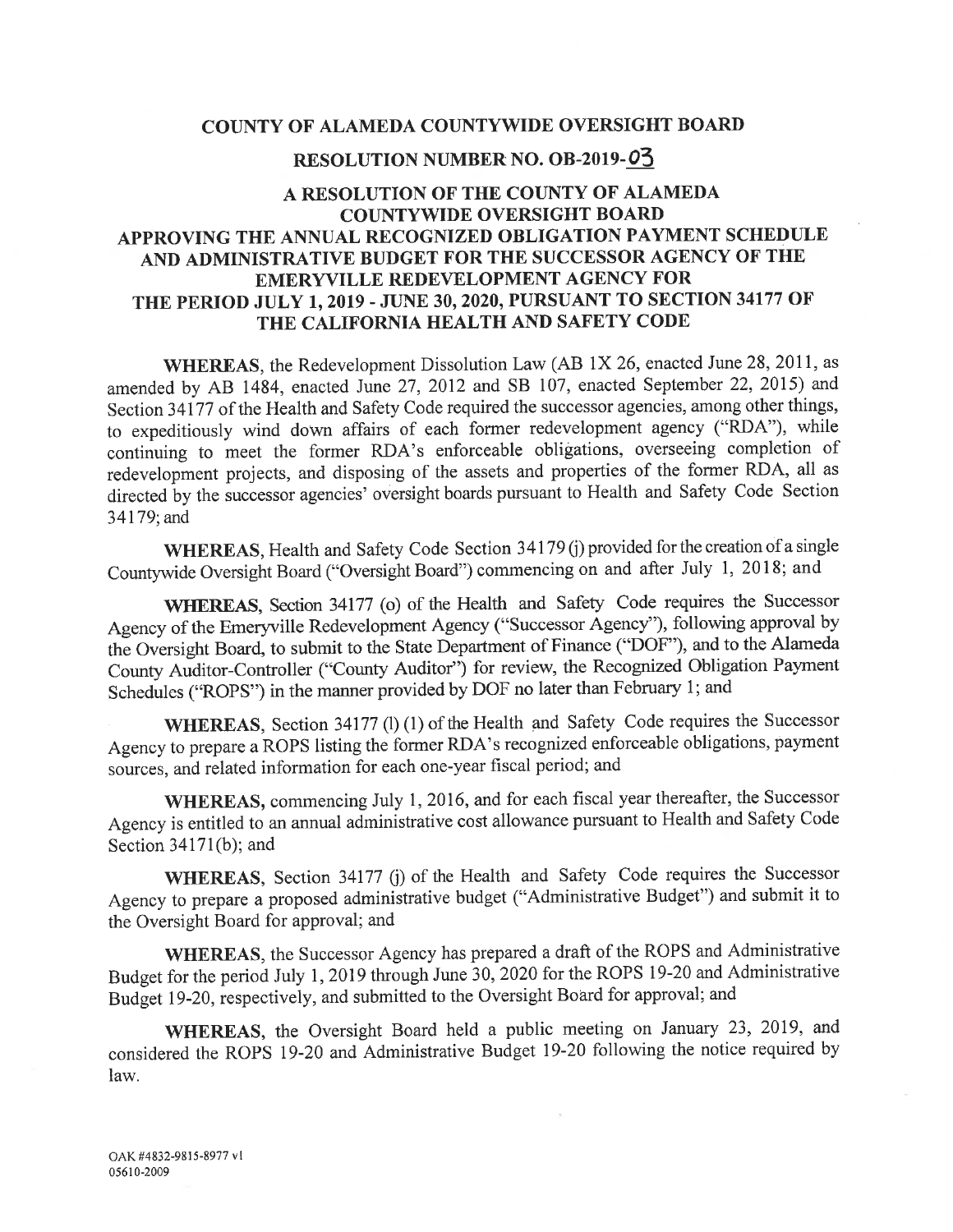NOW, THEREFORE, RESOLVED that the Oversight Board hereby approves "Administrative Budget for the period July 1, 2019 through June 30, 2020" attached to this resolution as Exhibit A. The Successor Agency is authorized to re-allocate expenditures between line item categories shown in the Administrative Budget and/or to retain outside services as needed to carry out the Successor Agency's administrative responsibilities, provided that the total amount of the Administrative Budget is not exceeded.

FURTHER RESOLVED that the Oversight Board hereby approves "Recognized Obligation Payment Schedule for the period July 1, 2019 through June 30, 2020" attached to this resolution as Exhibit B.

**PASSED AND ADOPTED** at a regular meeting of the Oversight Board for the Successor Agency of the Emeryville Redevelopment Agency this 23<sup>rd</sup> day of January, 2019 by the following vote:

| <b>Board</b>   | Carson      | <b>Halliday</b> | <b>Sethy</b> | <b>Mack-Rose</b> | Dela Rosa  | O'Connell    | <b>Katz Mulvey</b> |
|----------------|-------------|-----------------|--------------|------------------|------------|--------------|--------------------|
| <b>Members</b> | County      | City            | Ind. Special | County           | Chancellor | County       | Recognized         |
|                | Board of    | Selection       | District     | Office of        | of the CA  | Board of     | Employee           |
|                | Supervisors | Committee       | Committee    | Education        | Comm.      | Supervisors  | Organization       |
|                |             |                 |              |                  | College    | (Public)     |                    |
| AYES:          |             |                 |              |                  |            | $\checkmark$ |                    |
| NOES:          |             |                 |              |                  |            |              |                    |
| ABSENT:        |             |                 |              |                  |            |              |                    |
| ABSTAIN:       |             |                 |              |                  |            |              |                    |

Benta Hathday

Chairperson,

**ATTEST** 

Secretary of the Countywide Oversight Board of the County of Alameda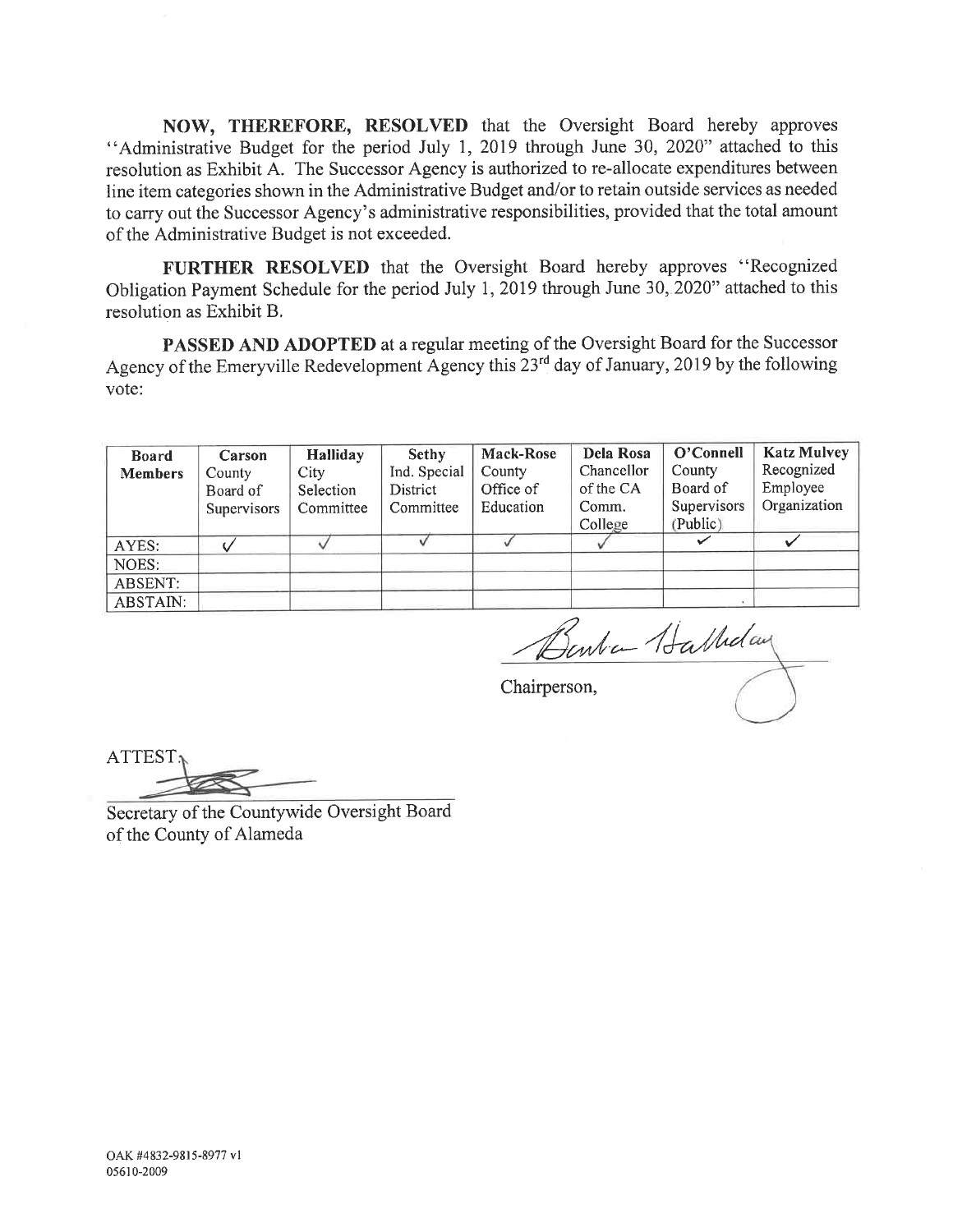### **Successor Agency (SA) Administrative Budgets Exhibit A**

| <b>Administrative Allowance Charges</b> |    | 19-20A Total<br>(July - December) | 19-20B Total<br>(January - June) | <b>ROPS 19-20</b><br><b>Total</b> |         |  |
|-----------------------------------------|----|-----------------------------------|----------------------------------|-----------------------------------|---------|--|
| <b>Departments/Functions</b>            |    |                                   |                                  |                                   |         |  |
| <b>City Manager</b>                     | \$ | 4,307                             | \$<br>4,308                      | -S                                | 8,615   |  |
| <b>City Clerk</b>                       |    | 4,435                             | 4,435                            |                                   | 8,870   |  |
| <b>City Attorney</b>                    |    | 38,233                            | 38,233                           |                                   | 76,466  |  |
| <b>Administrative Services</b>          |    | 124,033                           | 124,033                          |                                   | 248,066 |  |
| <b>Public Works</b>                     |    | 11,519                            | 11,519                           |                                   | 23,038  |  |
| <b>General Operating Costs (rent,</b>   |    |                                   |                                  |                                   |         |  |
| insurance, equipment, etc.)             |    | 19,038                            | 19,037                           |                                   | 38,075  |  |
| Total                                   | ς  | 201,565                           | 201,565                          |                                   | 403,130 |  |

#### **Tasks Include:**

Staff Meetings Staff Reports & Research Agendas & Minutes ROPS & Administrative Budget Preparation Overall SA Management Records Management & Website Maintenance of SA Property Information General Correspondence Attend Board Meetings Coordinate & Prepare SA Meetings Financial Management/Budgeting/Accounts Payable Annual Reporting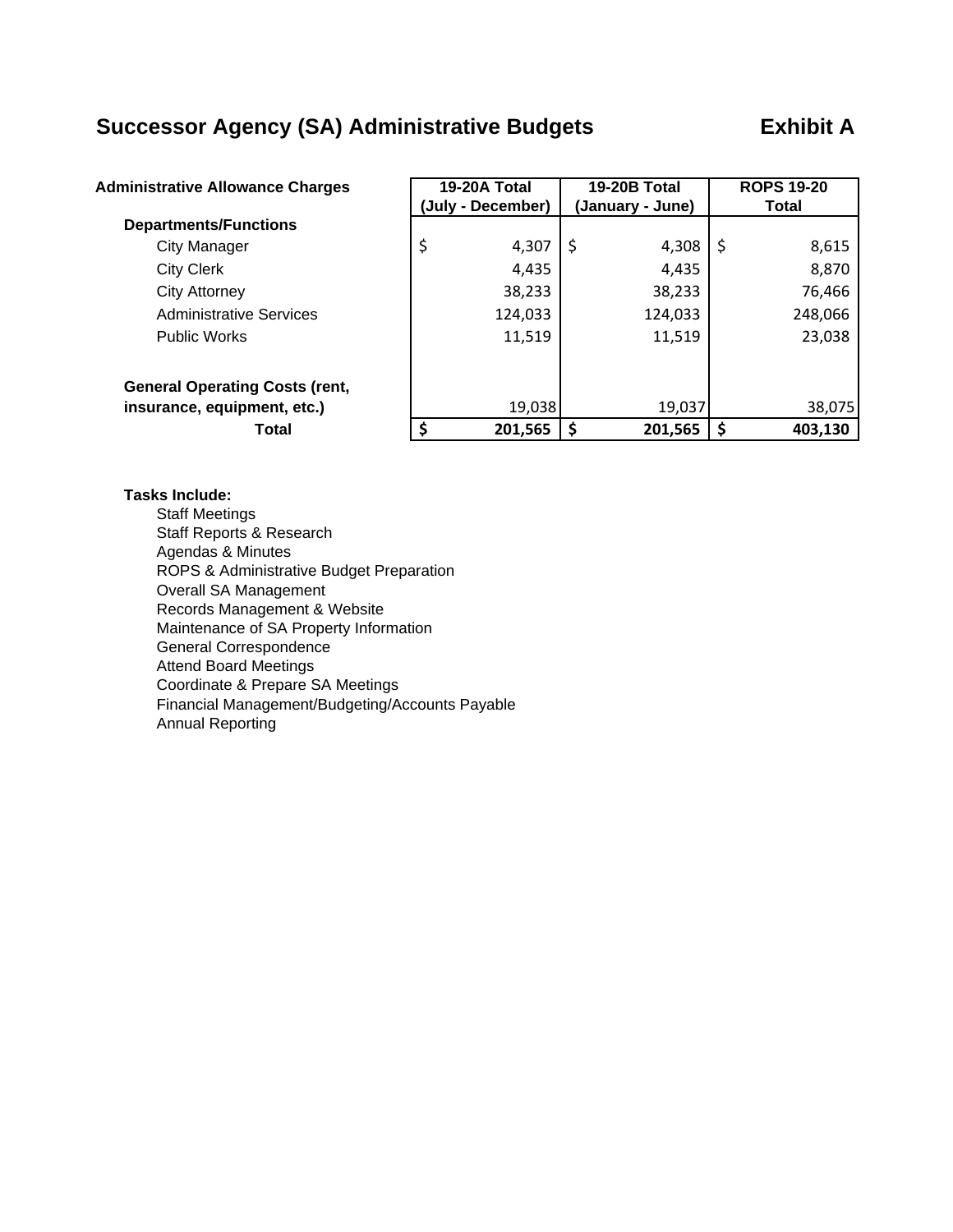#### Recognized Obligation Payment Schedule (ROPS 19-20) - Summary Filed for the July 1, 2019 through June 30, 2020 Period

|                          | have a second property and construction<br><b>STATISTICS</b><br><b>All the public control of the control of the control of the control of the control of the control of the control of the control of the control of the control of the control of the control of the control of the control of </b><br>the contract of the contract of the contract of the contract of the contract of |
|--------------------------|-----------------------------------------------------------------------------------------------------------------------------------------------------------------------------------------------------------------------------------------------------------------------------------------------------------------------------------------------------------------------------------------|
| <b>Successor Agency:</b> | Emeryville                                                                                                                                                                                                                                                                                                                                                                              |
| County:                  | Alameda<br>and the product of the first product of the                                                                                                                                                                                                                                                                                                                                  |

|    | Current Period Requested Funding for Enforceable Obligations (ROPS Detail) | 19-20A Total<br>(July - December) | 19-20B Total<br>(January - June) | ROPS 19-20 Total |            |  |
|----|----------------------------------------------------------------------------|-----------------------------------|----------------------------------|------------------|------------|--|
| А  | Enforceable Obligations Funded as Follows (B+C+D):                         | - 5                               | $1,348,024$ \$                   |                  | 1,348,024  |  |
| в  | <b>Bond Proceeds</b>                                                       | $\overline{\phantom{a}}$          |                                  |                  |            |  |
| c. | Reserve Balance                                                            | ÷                                 | 81,607                           |                  | 81,607     |  |
| D  | Other Funds                                                                | $\sim$                            | 1,266,417                        |                  | 1,266,417  |  |
| Ε  | Redevelopment Property Tax Trust Fund (RPTTF) (F+G):                       | 4,567,565 \$                      | 13,646,470                       |                  | 18,214,035 |  |
| F  | <b>RPTTF</b>                                                               | 4,366,000                         | 13,444,905                       |                  | 17,810,905 |  |
| G  | Administrative RPTTF                                                       | 201,565                           | 201,565                          |                  | 403,130    |  |
| н  | Current Period Enforceable Obligations (A+E):                              | 4,567,565 \$                      | 14,994,494                       |                  | 19,562,059 |  |

Certification of Oversight Board Chairman: Pursuant to Section 34177 (o) of the Health and Safety code, I hereby certify that the above is a true and accurate Recognized Obligation Payment Schedule for the above named successor agency.

Barbara Halliday, Chair<br>Name Gaubar (Lalleday 12319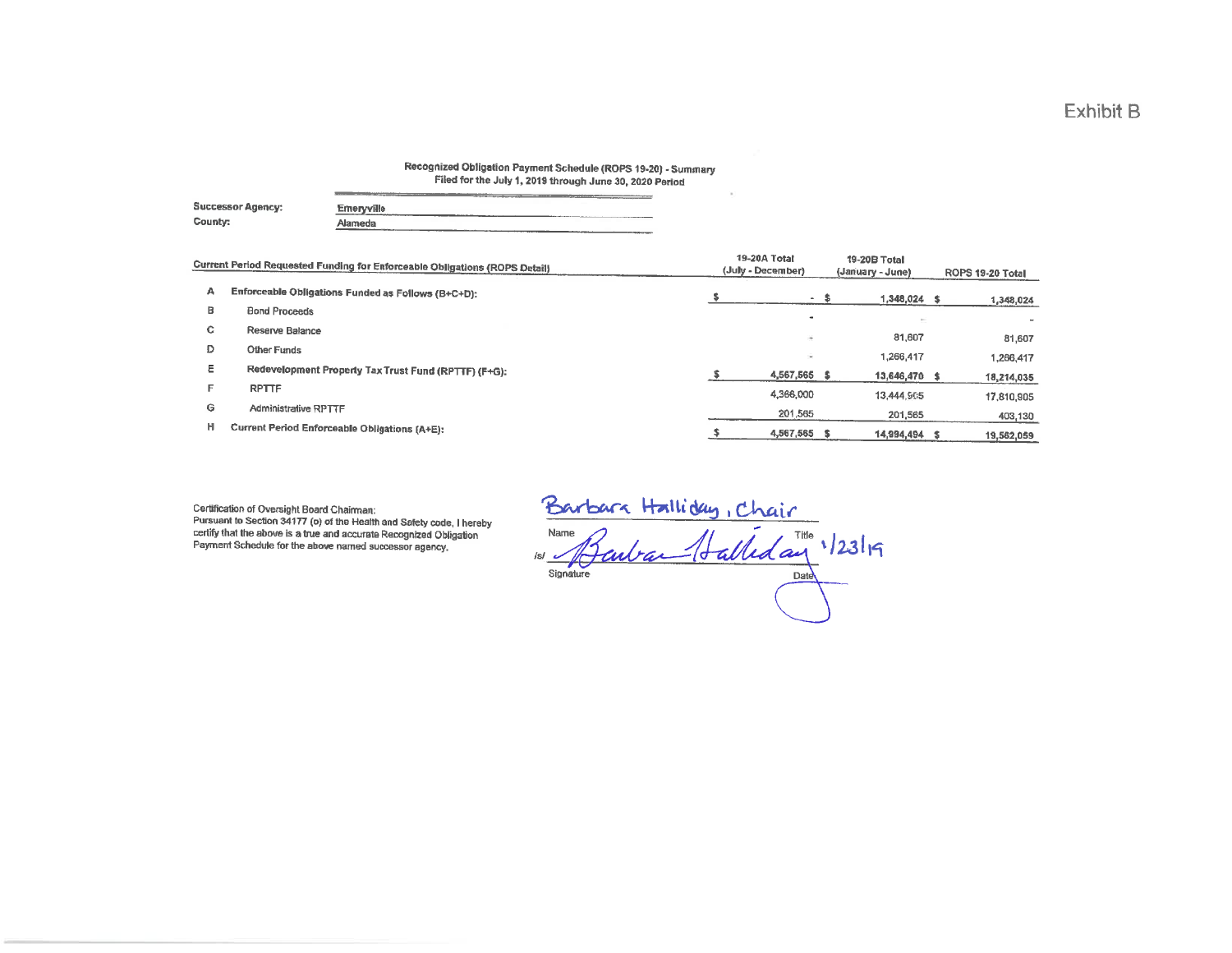|                                                                                 |                                       |                       |                                                                  |                                             |                                                                                               |                            | Emeryville Recognized Obligation Payment Schedule (ROPS 19-20) - ROPS Detail |                                    |              |                |                                        |                 |                          |                |             |                        |             |                               |                         |              |             |                 |            |
|---------------------------------------------------------------------------------|---------------------------------------|-----------------------|------------------------------------------------------------------|---------------------------------------------|-----------------------------------------------------------------------------------------------|----------------------------|------------------------------------------------------------------------------|------------------------------------|--------------|----------------|----------------------------------------|-----------------|--------------------------|----------------|-------------|------------------------|-------------|-------------------------------|-------------------------|--------------|-------------|-----------------|------------|
|                                                                                 |                                       |                       |                                                                  |                                             |                                                                                               |                            |                                                                              | July 1, 2019 through June 30, 2020 |              |                |                                        |                 |                          |                |             |                        |             |                               |                         |              |             |                 |            |
|                                                                                 |                                       |                       |                                                                  |                                             |                                                                                               |                            |                                                                              | (Report Amounts in Whole Dollars)  |              |                |                                        |                 |                          |                |             |                        |             |                               |                         |              |             |                 |            |
|                                                                                 |                                       |                       |                                                                  | <b>F</b>                                    |                                                                                               |                            |                                                                              |                                    |              |                |                                        |                 |                          |                |             |                        |             |                               |                         |              |             |                 |            |
| $\overline{B}$<br>A                                                             | $\mathbf{c}$                          | D                     | E                                                                |                                             | G                                                                                             | H                          |                                                                              | $\mathbf{J}$                       | K            |                | $\mathbf{L}$                           | M               |                          |                |             | Q                      | $\mathbf R$ |                               |                         |              |             | W               |            |
|                                                                                 |                                       |                       |                                                                  |                                             |                                                                                               |                            |                                                                              |                                    |              |                |                                        |                 | 19-20A (July - December) |                |             |                        |             |                               | 19-20B (January - June) |              |             |                 |            |
|                                                                                 |                                       |                       |                                                                  |                                             |                                                                                               |                            |                                                                              |                                    |              |                |                                        |                 | <b>Fund Sources</b>      |                |             |                        |             |                               | <b>Fund Sources</b>     |              |             |                 |            |
| Project Name/Debt Obligation<br>Item#                                           | Obligation Type                       | <b>Execution Date</b> | Contract/Agreement Contract/Agreement<br><b>Termination Date</b> | Payee                                       | <b>Description/Project Scope</b>                                                              | Project Area               | <b>Total Outstanding</b><br>Debt or Obligation                               |                                    |              |                | Retired ROPS 19-20 Total Bond Proceeds | Reserve Balance | Other Funds              | RPTTF          | Admin RPTTF | 19-20A<br>Total        |             | Bond Proceeds Reserve Balance | Other Funds             | <b>RPTTF</b> | Admin RPTTF | 19-20B<br>Total |            |
|                                                                                 |                                       |                       |                                                                  |                                             |                                                                                               |                            | 119,945,433                                                                  |                                    |              | \$ 19,562,059  |                                        |                 |                          | 4,366,000      | 201,565     | 4,567,565              |             | 81,607                        | 1,266,417               | 13,444,905   | 201,565     |                 | 14,994,494 |
| Administrative Cost Allowance Per Admin Costs<br><b>4</b> Contract for services | Admin Costs                           | 7/1/2019<br>1/1/2015  | 3/30/2020<br>3/30/2018                                           | City of Emeryville<br>Renne Sloane Holtzman | ADM-Finance Administrative Cost<br>ADM-Oversight Board Legal Counsel                          | <b>Roth</b><br><b>Both</b> | 403.130                                                                      | $N \qquad$                         |              | 403.130        |                                        |                 |                          |                | 201.565 \$  | 201.565                |             |                               |                         |              | 201.565 \$  |                 | 201,565    |
| 10 Affordable Housing Option                                                    | Remediation                           | 2/15/2011             | 12/31/2023                                                       | Sakai LLP<br>City of Emeryville-Housing     | Provide legal advice to Board<br>AH-3706 San Pablo Avenue/1025                                | Emeryville                 |                                                                              |                                    |              |                |                                        |                 |                          |                |             |                        |             |                               |                         |              |             |                 |            |
| Agreement (Feb 15, 2011)                                                        |                                       |                       |                                                                  | Successor                                   | MacArthur Remediation of 3706 SPA                                                             |                            |                                                                              |                                    |              |                |                                        |                 |                          |                |             |                        |             |                               |                         |              |             |                 |            |
| 39 Professional Services Agreement Litigation<br>(September 1, 2010)            |                                       | 9/1/2010              | 3/30/2020                                                        | Cox Castle Nicholsen                        | <b>ENV-Bay Street - Site B Cost Recovery Emeryville</b><br>Site B environmental cost recovery |                            | 50,000                                                                       | N                                  | S.           | 50,000         |                                        |                 |                          | 25,000         |             | 25,000<br>$\mathbb{S}$ |             |                               |                         | 25,000       |             |                 | 25,000     |
| 40 Settlements w/ Chevron, Adams,                                               | <b>Remediation</b>                    | 7/23/2010             | 6/30/2020                                                        |                                             | litigation<br>EKI, California EPA - DTSC, ENV-Bay Street - Site B Groundwater Emeryville      |                            |                                                                              | N                                  |              |                |                                        |                 |                          |                |             |                        |             |                               |                         |              |             |                 |            |
| Coeckritz, Robinson, UPRR (July 23,                                             |                                       |                       |                                                                  | Clearwater & other vendors                  | Remediation Costs to remediate                                                                |                            |                                                                              |                                    |              |                |                                        |                 |                          |                |             |                        |             |                               |                         |              |             |                 |            |
| 2010); Agency v Robinson et.al.;<br><b>Nameda County Sup Ct, Case No.</b>       |                                       |                       |                                                                  |                                             | groundwater beneath Site B from on-<br>site and off-site sources                              |                            |                                                                              |                                    |              |                |                                        |                 |                          |                |             |                        |             |                               |                         |              |             |                 |            |
| <b>G06-267594</b><br>41 Professional Services Agreement                         | Remediation                           | 10/6/2004             | 3/30/2023                                                        | Erler & Kalinowski (EKI)                    | ENV-Bay Street - Site B Groundwater                                                           | Emeryville                 | 1,800,000                                                                    | N                                  |              | 800,000        |                                        |                 |                          | 400,000        |             | 400,000                |             |                               |                         | 400,000      |             |                 | 400,000    |
| (10/6/04) and Amendments; 12/2/05;                                              |                                       |                       |                                                                  |                                             | Remediation Environmental engineer                                                            |                            |                                                                              |                                    |              |                |                                        |                 |                          |                |             | $\mathbb{S}$           |             |                               |                         |              |             |                 |            |
| 5/19/06; 2/16/07; 2/19/07; 6/9/08;<br>12/16/08; 4/21/09; 7/21/09; 5/2/10;       |                                       |                       |                                                                  |                                             | re on-going groundwater remediation at<br>Site B                                              |                            |                                                                              |                                    |              |                |                                        |                 |                          |                |             |                        |             |                               |                         |              |             |                 |            |
| 9/21/10; 4/5/11; 6/18/13; 1/20/15;<br>6/16/15: 1/1/16                           |                                       |                       |                                                                  |                                             |                                                                                               |                            |                                                                              |                                    |              |                |                                        |                 |                          |                |             |                        |             |                               |                         |              |             |                 |            |
| 43 Environmental Oversight Agreement Remediation                                |                                       | 6/27/2011             | 6/30/2019                                                        | California EPA - DTSC                       | <b>ENV-Bay Street - Site B Groundwater Emeryville</b>                                         |                            |                                                                              |                                    |              |                |                                        |                 |                          |                |             |                        |             |                               |                         |              |             |                 |            |
|                                                                                 |                                       |                       |                                                                  |                                             | <b>Remediation Site B groundwater</b><br>mediation oversight                                  |                            |                                                                              |                                    |              |                |                                        |                 |                          |                |             |                        |             |                               |                         |              |             |                 |            |
| 44 Professional Services Agreement<br>PSA (3/31/2003); 1st Amendment to         | emediation                            | 3/31/2003             | 12/31/2022                                                       | Erler & Kalinowski (EKI)                    | ENV-Bay Street Site - A Groundwater<br>Monitoring Environmental engineer re                   | Shellmound                 | 410,059                                                                      | N                                  | IS.          | 35,000         |                                        |                 |                          | 17,500         |             | 17,500<br>$\mathbb{S}$ |             |                               |                         | 17,500       |             |                 | 17,500     |
| PSA (04/20/2004); 2nd Amendment                                                 |                                       |                       |                                                                  |                                             | on-going groundwater monitoring at                                                            |                            |                                                                              |                                    |              |                |                                        |                 |                          |                |             |                        |             |                               |                         |              |             |                 |            |
| to PSA (10/5/2011)                                                              |                                       |                       |                                                                  |                                             | Bay Street/Site A                                                                             |                            |                                                                              |                                    |              |                |                                        |                 |                          |                |             |                        |             |                               |                         |              |             |                 |            |
| 45 Environmental Oversight Agreement Remediation                                |                                       | 3/13/2007             | 6/30/2020                                                        | California EPA - DTSC                       | ENV-Bay Street Site - A Groundwater                                                           | Shellmound                 | 20,000                                                                       | N                                  |              | 20,000         |                                        |                 |                          | 10,000         |             | 10,000<br>$\mathbb{S}$ |             |                               |                         | 10,000       |             |                 | 10,000     |
| (Amended 3/13/07)                                                               |                                       |                       |                                                                  |                                             | Monitoring Regulatory Oversight<br>7/20/98                                                    |                            |                                                                              |                                    |              |                |                                        |                 |                          |                |             |                        |             |                               |                         |              |             |                 |            |
| 46 Settlement Agreement & Order (Feb Remediation                                |                                       | 2/23/2001             | 3/30/2020                                                        | <b>Sherwin Williams</b>                     | 12/31/22<br>ENV-Bay Street Site - A Groundwater Shellmound                                    |                            |                                                                              | N                                  | $\mathsf{S}$ |                |                                        |                 |                          |                |             |                        |             |                               |                         |              |             |                 |            |
| 23, 2001) - Agency v Elementis; US                                              |                                       |                       |                                                                  |                                             | Monitoring Reimbursement of                                                                   |                            |                                                                              |                                    |              |                |                                        |                 |                          |                |             |                        |             |                               |                         |              |             |                 |            |
| District Ct, Case No. C99-03719<br><b>NHA</b>                                   |                                       |                       |                                                                  |                                             | Groundwater Monitoring/Remediation<br>Costs w/credit for sums paid to EKI                     |                            |                                                                              |                                    |              |                |                                        |                 |                          |                |             |                        |             |                               |                         |              |             |                 |            |
| 47 Disposition and Development<br>Agreement (Section 212) - Long                | Remediation                           | 9/23/1999             | 6/30/2020                                                        | 5616 Bay Street Investors<br>LL C.          | ENV-Bay Street Site - A Groundwater Shellmound<br>Monitoring Responsible for costs of         |                            |                                                                              | N                                  |              |                |                                        |                 |                          |                |             |                        |             |                               |                         |              |             |                 |            |
| Term Risk Management Plan                                                       |                                       |                       |                                                                  |                                             | groundwater monitoring and                                                                    |                            |                                                                              |                                    |              |                |                                        |                 |                          |                |             |                        |             |                               |                         |              |             |                 |            |
|                                                                                 |                                       |                       |                                                                  |                                             | remediation as between Agency and<br>property owners                                          |                            |                                                                              |                                    |              |                |                                        |                 |                          |                |             |                        |             |                               |                         |              |             |                 |            |
| 48 City/Agency Purchase & Sale<br>Agreement (June 4, 2009) - Corp               | emediation                            | 6/4/2009              | 6/30/2018                                                        | City of Emeryville as<br>Indemnitee         | <b>ENV-Corporation Yard Remediation</b><br>Indemnification of City for costs of               | Emeryville                 |                                                                              |                                    |              |                |                                        |                 |                          |                |             |                        |             |                               |                         |              |             |                 |            |
| Yard/Jan 27, 2012 Claim of City of                                              |                                       |                       |                                                                  |                                             | remediation and monitoring of soil and                                                        |                            |                                                                              |                                    |              |                |                                        |                 |                          |                |             |                        |             |                               |                         |              |             |                 |            |
| Emeryville-California Tort Claim Act<br>49 Professional Services Agreement      | Legal                                 | 9/1/2010              | 6/30/2020                                                        | Cox Castle Nicholsen                        | groundwater contamination<br><b>ENV-Corporation Yard Remediation</b>                          | Emeryville                 | 3,700,000                                                                    | N                                  | \$3,700,000  |                |                                        |                 |                          | 2,100,000      |             | \$ 2,100,000           |             |                               |                         | 1,600,000    |             |                 | 1,600,000  |
| (September 1, 2010)                                                             |                                       |                       |                                                                  |                                             | Legal services relating to recovery of<br>remediation costs                                   |                            |                                                                              |                                    |              |                |                                        |                 |                          |                |             |                        |             |                               |                         |              |             |                 |            |
| 51 Professional Services Agreement                                              | emediation                            | 1/31/2012             | 6/30/2023                                                        | Frler & Kalinowski (EKI)                    | <b>ENV-Corporation Yard Remediation</b>                                                       | Emeryville                 |                                                                              |                                    |              |                |                                        |                 |                          |                |             |                        |             |                               |                         |              |             |                 |            |
| January 31, 2012); 1st Amendment<br>July 16, 2013): 2nd Amendment               |                                       |                       |                                                                  |                                             | and monitoring of soil and groundwater<br>contamination                                       |                            |                                                                              |                                    |              |                |                                        |                 |                          |                |             |                        |             |                               |                         |              |             |                 |            |
| August 27, 2015); Third Amendment<br>January 1, 2016); Fourth                   |                                       |                       |                                                                  |                                             |                                                                                               |                            |                                                                              |                                    |              |                |                                        |                 |                          |                |             |                        |             |                               |                         |              |             |                 |            |
| mendment (November 15, 2016)                                                    |                                       |                       |                                                                  |                                             |                                                                                               |                            |                                                                              |                                    |              |                |                                        |                 |                          |                |             |                        |             |                               |                         |              |             |                 |            |
| 62 Contract for services                                                        | <b>Professional Services</b>          | 11/30/2009            | 3/31/2021                                                        | Lance Soll & Lunghard                       | F-Finance Audit Services                                                                      | Both                       | 16,000                                                                       | $N$ $S$                            |              | 16,000         |                                        |                 |                          | 11,000         |             | 11,000                 |             |                               |                         | 5,000        |             |                 | 5,000      |
| 63 Bank account<br>64 Bond Trustee Fees                                         | Fees<br>Fees                          | 1/1/2015<br>9/1/1995  | 3/30/2020<br>9/1/2034                                            | Vells Fargo Bank<br>Bank of New York Mellon | F-Finance Bank fees<br>F-Finance Bond Trustee services                                        | Both<br>Both               | 2,500<br>7,500                                                               | N<br>N                             |              | 2,500<br>7,500 |                                        |                 |                          | 1,250<br>7,500 |             | 1.250<br>7,500         |             |                               |                         | 1,250        |             |                 | 1,250      |
| 67 Contract for services                                                        | Professional Services                 | 1/12/1990             | 12/31/2020                                                       | MuniServices                                | F-Finance Property Tax Audit Services Both                                                    |                            | 7,500                                                                        | N                                  |              | 7,500          |                                        |                 |                          | 3,750          |             | 3,750<br>$\mathbb{S}$  |             |                               |                         | 3,750        |             |                 | 3,750      |
| 80 Lease (3/2/1993)                                                             | Miscellaneous                         | 3/2/1993              | 10/15/2018                                                       | Alameda County                              | PI-Amtrak Station Property Taxes for Emeryville                                               |                            |                                                                              | Y                                  |              |                |                                        |                 |                          |                |             |                        |             |                               |                         |              |             |                 |            |
| 81 Lease (3/2/1993)                                                             | <b>Property Dispositions</b>          | 3/2/1993              | 10/15/2018                                                       | Wareham Development                         | <b>Amtrak Stn</b><br>PI-Amtrak Station Obligation to                                          | Emeryville                 |                                                                              | Y                                  |              |                |                                        |                 |                          |                |             |                        |             |                               |                         |              |             |                 |            |
|                                                                                 |                                       |                       |                                                                  | orp.                                        | purchase upon termination                                                                     |                            |                                                                              |                                    |              |                |                                        |                 |                          |                |             |                        |             |                               |                         |              |             |                 |            |
| 82 Amended and Restated Passenger<br>Station Lease/Purchase                     | <b>Property Dispositions</b>          | 1/19/2000             | 10/15/2018                                                       | <b>Vational Railroad</b><br>assenger Corp   | PI-Amtrak Station Sublease of Amtrak Emeryville<br>station - obligation to sell upon          |                            |                                                                              | Y                                  |              |                |                                        |                 |                          |                |             |                        |             |                               |                         |              |             |                 |            |
| 103 Tax Allocation Revenue Bond                                                 | Professional Services                 | 7/1/2014              | 6/30/2020                                                        | Nildan Financial                            | ermination<br>F-Finance Annual Continuing                                                     | Both                       | 3,000                                                                        | N                                  |              | 3,000          |                                        |                 |                          |                |             | $\mathbb{S}$           |             |                               |                         | 3,000        |             |                 | 3,000      |
| covenants                                                                       |                                       |                       |                                                                  |                                             | Disclosure reporting                                                                          |                            |                                                                              |                                    |              |                |                                        |                 |                          |                |             |                        |             |                               |                         |              |             |                 |            |
| 104 Tax Allocation Revenue Bond<br>ovenants                                     | <b>Professional Services</b>          | 7/1/2014              | 6/30/2020                                                        | PFM Group                                   | F-Finance Arbitrage/Rebate<br>alculations                                                     | Both                       | 2,500                                                                        | N                                  |              | 2,500          |                                        |                 |                          | 2,500          |             | $\mathbb{S}$<br>2,500  |             |                               |                         |              |             |                 |            |
| 108 Lease (3/2/1993)                                                            | Property Maintenance                  | 3/2/1993              | 10/15/2018                                                       | Wareham Development<br>Corp.                | Amtrak Station Lease-Obligation to pay Emeryville<br>for maintenance costs                    |                            |                                                                              |                                    |              |                |                                        |                 |                          |                |             |                        |             |                               |                         |              |             |                 |            |
| 116 Tax Allocation Refunding Bonds,                                             | Refunding Bonds Issued After 9/3/2014 |                       | 9/1/2034                                                         | Bank of New York Mellon                     | Full annual debt service for calendar                                                         | Both                       | 96,842,250                                                                   | N                                  | \$9,769,250  |                |                                        |                 |                          |                |             |                        |             |                               |                         | 9,769,250    |             |                 | 9,769,250  |
| 2014A Debt Service Payment                                                      | 6/27/12                               |                       |                                                                  |                                             | year per bond docs. Interest payable<br>March 1 and Sept 1, principal payable                 |                            |                                                                              |                                    |              |                |                                        |                 |                          |                |             |                        |             |                               |                         |              |             |                 |            |
| 117 Tax Allocation Refunding Bonds,                                             | Refunding Bonds Issued After 9/3/2014 |                       | 9/1/2031                                                         | Bank of New York Mellon                     | Sept 1<br>Full annual debt service for calendar                                               | <b>Both</b>                | 13,210,994                                                                   | N                                  | \$ 1,350,679 |                |                                        |                 |                          |                |             | $\mathbf{s}$           |             | 81,607                        | 1,266,417               | 2,655        |             | - \$            | 1,350,679  |
| 2014B Debt Service Payment                                                      | 6/27/12                               |                       |                                                                  |                                             | year per bond docs. Interest payable                                                          |                            |                                                                              |                                    |              |                |                                        |                 |                          |                |             |                        |             |                               |                         |              |             |                 |            |
|                                                                                 |                                       |                       |                                                                  |                                             | March 1 and Sept 1, principal payable<br>Sept 1                                               |                            |                                                                              |                                    |              |                |                                        |                 |                          |                |             |                        |             |                               |                         |              |             |                 |            |
| 120 Agreement Regarding SERAF<br>Repayment Schedule                             | SERAF/ERAF                            | 2/3/2015              | 9/1/2034                                                         | City of Emeryville Housing<br>uccessor      | Repayment of SERAF shift per HSC<br>33690- Resolution No RD19-10                              | <b>Both</b>                |                                                                              | Y                                  | IS           |                |                                        |                 |                          |                |             | $\mathbf{s}$           |             |                               |                         |              |             |                 |            |
| 121 Environmental Oversight Agreement Remediation                               |                                       | 1/15/2019             | 6/30/2021                                                        | California EPA - DTSC                       | Env - South Bayfront Site B                                                                   | Shellmound                 | 150,000                                                                      | N                                  |              | 75,000         |                                        |                 |                          | 37,500         |             | 37,500<br>s.           |             |                               |                         | 37,500       |             |                 | 37,500     |
| 122 Imminent & Substantial                                                      | Remediation                           | 1/15/2019             | 6/30/2020                                                        | California EPA - DTSC                       | Groundwater Remediation Oversight<br>Environmental - Corporation Yard                         | Emeryville                 | 150,000                                                                      | N                                  |              | 150,000        |                                        |                 |                          | 75,000         |             | 75,000<br>S.           |             |                               |                         | 75,000       |             |                 | 75,000     |
| <b>Endagerment Order</b>                                                        |                                       |                       |                                                                  |                                             | Remediation Enforcement/Oversight                                                             |                            |                                                                              |                                    |              |                |                                        |                 |                          |                |             |                        |             |                               |                         |              |             |                 |            |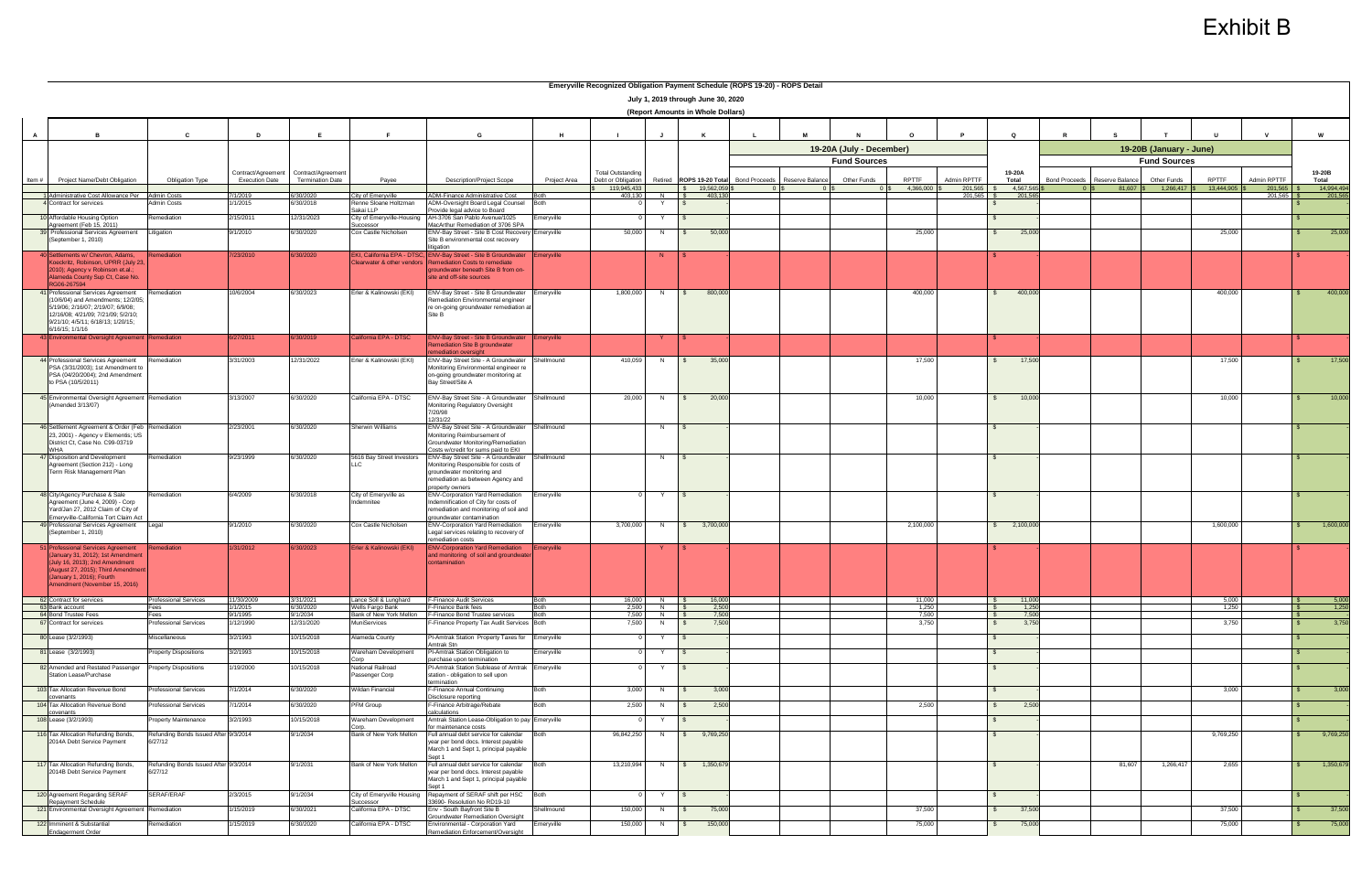|                                                                                                                                                                                                        |                                     |                 |                                       |                         |                          |                                                                          |              | Emeryville Recognized Obligation Payment Schedule (ROPS 19-20) - ROPS Detail |                          |                          |             |                               |                          |           |             |                                     |                      |                 |                         |           |             |                              |
|--------------------------------------------------------------------------------------------------------------------------------------------------------------------------------------------------------|-------------------------------------|-----------------|---------------------------------------|-------------------------|--------------------------|--------------------------------------------------------------------------|--------------|------------------------------------------------------------------------------|--------------------------|--------------------------|-------------|-------------------------------|--------------------------|-----------|-------------|-------------------------------------|----------------------|-----------------|-------------------------|-----------|-------------|------------------------------|
|                                                                                                                                                                                                        | July 1, 2019 through June 30, 2020  |                 |                                       |                         |                          |                                                                          |              |                                                                              |                          |                          |             |                               |                          |           |             |                                     |                      |                 |                         |           |             |                              |
|                                                                                                                                                                                                        | (Report Amounts in Whole Dollars)   |                 |                                       |                         |                          |                                                                          |              |                                                                              |                          |                          |             |                               |                          |           |             |                                     |                      |                 |                         |           |             |                              |
|                                                                                                                                                                                                        |                                     |                 |                                       |                         |                          |                                                                          |              |                                                                              |                          |                          |             |                               |                          |           |             |                                     |                      |                 |                         |           |             |                              |
| $\overline{A}$                                                                                                                                                                                         | $\overline{B}$                      | $\mathbf{c}$    | D                                     | E                       | E                        | G                                                                        | H            |                                                                              | J                        | K                        | $\mathsf L$ | M                             | N                        | $\circ$   |             | $\mathbf Q$                         |                      |                 |                         | <b>U</b>  | $\mathbf v$ | W                            |
|                                                                                                                                                                                                        |                                     |                 |                                       |                         |                          |                                                                          |              |                                                                              |                          |                          |             |                               | 19-20A (July - December) |           |             |                                     |                      |                 | 19-20B (January - June) |           |             |                              |
|                                                                                                                                                                                                        |                                     |                 |                                       |                         |                          |                                                                          |              |                                                                              |                          |                          |             |                               | <b>Fund Sources</b>      |           |             |                                     |                      |                 | <b>Fund Sources</b>     |           |             |                              |
|                                                                                                                                                                                                        |                                     |                 | Contract/Agreement Contract/Agreement |                         |                          |                                                                          |              | <b>Total Outstanding</b>                                                     |                          |                          |             |                               |                          |           |             | 19-20A                              |                      |                 |                         |           |             | 19-20B                       |
|                                                                                                                                                                                                        | Item # Project Name/Debt Obligation | Obligation Type | <b>Execution Date</b>                 | <b>Termination Date</b> | Payee                    | <b>Description/Project Scope</b>                                         | Project Area | Debt or Obligation                                                           |                          | Retired ROPS 19-20 Total |             | Bond Proceeds Reserve Balance | Other Funds              | RPTTF     | Admin RPTTF | Total                               | <b>Bond Proceeds</b> | Reserve Balance | Other Funds             | RPTTF     | Admin RPTTF | Total                        |
|                                                                                                                                                                                                        | 123 Professional Services Agreement | Remediation     | /15/2019                              | 6/30/2020               | Erler & Kalinowski (EKI) | Environmental -Corporation Yard -<br>Remediation of soil and groundwater | Emeryville   | 2,995,000                                                                    | $\overline{N}$           | \$2,995,000              |             |                               |                          | 1,500,000 |             | 1,500,000                           |                      |                 |                         | 1,495,000 |             | 1,495,000                    |
|                                                                                                                                                                                                        |                                     |                 |                                       |                         |                          | contamination pursuant to DTSC                                           |              |                                                                              |                          |                          |             |                               |                          |           |             |                                     |                      |                 |                         |           |             |                              |
|                                                                                                                                                                                                        |                                     |                 |                                       |                         |                          | Imminent & Substantial Endagerment<br>Order                              |              |                                                                              |                          |                          |             |                               |                          |           |             |                                     |                      |                 |                         |           |             |                              |
|                                                                                                                                                                                                        | 124 Environmental Insurance Policy  | Remediation     | 7/1/2019                              | 6/30/2020               | ntegro Insurance Brokers | ENV - Site B - Environmental Pollution Emeryville                        |              | 175,000                                                                      | N                        | 175,000<br>$\sqrt{s}$    |             |                               |                          | 175,000   |             | 175,000<br>$\mathbb{S}$             |                      |                 |                         |           |             |                              |
|                                                                                                                                                                                                        |                                     |                 |                                       |                         |                          | Legal Liability Insurance Policy                                         |              |                                                                              |                          |                          |             |                               |                          |           |             |                                     |                      |                 |                         |           |             |                              |
|                                                                                                                                                                                                        |                                     |                 |                                       |                         |                          |                                                                          |              |                                                                              | $N$ $S$                  |                          |             |                               |                          |           |             | $\mathcal{S}$<br>$\sqrt{s}$         |                      |                 |                         |           |             |                              |
|                                                                                                                                                                                                        |                                     |                 |                                       |                         |                          |                                                                          |              |                                                                              | $N$ $S$<br>$N$ $S$       |                          |             |                               |                          |           |             | $\bullet$                           |                      |                 |                         |           |             | $\sim$                       |
|                                                                                                                                                                                                        |                                     |                 |                                       |                         |                          |                                                                          |              |                                                                              | $N$ \$                   |                          |             |                               |                          |           |             | $\bullet$                           |                      |                 |                         |           |             |                              |
| 125<br>126<br>127<br>128<br>129<br>130<br>131<br>132                                                                                                                                                   |                                     |                 |                                       |                         |                          |                                                                          |              |                                                                              | $N$ $S$<br>$N$ \$        |                          |             |                               |                          |           |             | $\hat{\mathbf{r}}$<br>$\mathcal{S}$ |                      |                 |                         |           |             |                              |
|                                                                                                                                                                                                        |                                     |                 |                                       |                         |                          |                                                                          |              |                                                                              | $N$ \$<br>$N$ $\sqrt{S}$ |                          |             |                               |                          |           |             | IS.                                 |                      |                 |                         |           |             | - 85                         |
| 133                                                                                                                                                                                                    |                                     |                 |                                       |                         |                          |                                                                          |              |                                                                              | $N$ \$                   |                          |             |                               |                          |           |             | $\sim$<br>$\sqrt{S}$                |                      |                 |                         |           |             | ∣ SS.                        |
|                                                                                                                                                                                                        |                                     |                 |                                       |                         |                          |                                                                          |              |                                                                              | $N$ \$                   |                          |             |                               |                          |           |             | $\mathsf{S}$                        |                      |                 |                         |           |             | $\mathbb{S}$                 |
|                                                                                                                                                                                                        |                                     |                 |                                       |                         |                          |                                                                          |              |                                                                              | $N$ \$<br>$N$ $\sqrt{S}$ |                          |             |                               |                          |           |             | $\sqrt{s}$<br>$\sqrt{s}$            |                      |                 |                         |           |             | $\sqrt{s}$<br>$\mathbb{R}$   |
|                                                                                                                                                                                                        |                                     |                 |                                       |                         |                          |                                                                          |              |                                                                              | $N$ \$                   |                          |             |                               |                          |           |             | $\sqrt{s}$<br>$\sqrt{s}$            |                      |                 |                         |           |             | I S.                         |
|                                                                                                                                                                                                        |                                     |                 |                                       |                         |                          |                                                                          |              |                                                                              | $N$ \$<br>$N$ \$         |                          |             |                               |                          |           |             | $\mathbb{S}$                        |                      |                 |                         |           |             |                              |
|                                                                                                                                                                                                        |                                     |                 |                                       |                         |                          |                                                                          |              |                                                                              | $N$ $\sqrt{S}$           |                          |             |                               |                          |           |             | $\mathsf{S}$                        |                      |                 |                         |           |             |                              |
|                                                                                                                                                                                                        |                                     |                 |                                       |                         |                          |                                                                          |              |                                                                              | $N$ $S$<br>$N$ \$        |                          |             |                               |                          |           |             | $\mathcal{R}$<br>$\mathcal{L}$      |                      |                 |                         |           |             |                              |
|                                                                                                                                                                                                        |                                     |                 |                                       |                         |                          |                                                                          |              |                                                                              | $N$ \$                   |                          |             |                               |                          |           |             | $\mathcal{S}$                       |                      |                 |                         |           |             |                              |
|                                                                                                                                                                                                        |                                     |                 |                                       |                         |                          |                                                                          |              |                                                                              | $N$ \$<br>$N$ \$         |                          |             |                               |                          |           |             | $\mathbf{s}$<br>$\mathsf{S}$        |                      |                 |                         |           |             | $\mathsf{S}$                 |
|                                                                                                                                                                                                        |                                     |                 |                                       |                         |                          |                                                                          |              |                                                                              | $N$ $S$<br>$N$ \$        |                          |             |                               |                          |           |             | $\mathsf{S}$                        |                      |                 |                         |           |             | $\mathbb{S}$                 |
|                                                                                                                                                                                                        |                                     |                 |                                       |                         |                          |                                                                          |              |                                                                              | $N$ $S$                  |                          |             |                               |                          |           |             | $\mathsf{S}$<br>$\sqrt{s}$          |                      |                 |                         |           |             | IS.<br>$\mathbb{R}$          |
|                                                                                                                                                                                                        |                                     |                 |                                       |                         |                          |                                                                          |              |                                                                              | $N$ \$<br>$N$ \$         |                          |             |                               |                          |           |             | $\mathbf{s}$<br>$\mathbb{S}$        |                      |                 |                         |           |             | $\sim$                       |
|                                                                                                                                                                                                        |                                     |                 |                                       |                         |                          |                                                                          |              |                                                                              | $N$ \$                   |                          |             |                               |                          |           |             | $\mathbb{S}$                        |                      |                 |                         |           |             |                              |
| $\frac{134}{1368}$ $\frac{136}{138}$ $\frac{138}{139}$ $\frac{144}{144}$ $\frac{144}{144}$ $\frac{144}{144}$ $\frac{144}{144}$ $\frac{144}{144}$ $\frac{144}{150}$ $\frac{154}{152}$ $\frac{155}{156}$ |                                     |                 |                                       |                         |                          |                                                                          |              |                                                                              | $N$ $\sqrt{s}$<br>$N$ \$ |                          |             |                               |                          |           |             | $\mathcal{S}$                       |                      |                 |                         |           |             |                              |
|                                                                                                                                                                                                        |                                     |                 |                                       |                         |                          |                                                                          |              |                                                                              | $N$ \$                   |                          |             |                               |                          |           |             | $\mathcal{R}$                       |                      |                 |                         |           |             | $\mathbf{s}$                 |
|                                                                                                                                                                                                        |                                     |                 |                                       |                         |                          |                                                                          |              |                                                                              | $N$ $\sqrt{S}$           |                          |             |                               |                          |           |             | $\mathsf{S}$                        |                      |                 |                         |           |             | IS.                          |
|                                                                                                                                                                                                        |                                     |                 |                                       |                         |                          |                                                                          |              |                                                                              | $N$ $\sqrt{S}$<br>$N$ \$ |                          |             |                               |                          |           |             | $\sqrt{S}$<br>$\mathsf{S}$          |                      |                 |                         |           |             |                              |
|                                                                                                                                                                                                        |                                     |                 |                                       |                         |                          |                                                                          |              |                                                                              | $N$ \$<br>$N$ \$         |                          |             |                               |                          |           |             | $\mathsf{S}$<br>$\sqrt{s}$          |                      |                 |                         |           |             | $\mathsf{S}$<br>$\mathbb{R}$ |
|                                                                                                                                                                                                        |                                     |                 |                                       |                         |                          |                                                                          |              |                                                                              | $N$ \$                   |                          |             |                               |                          |           |             | $\mathbf{s}$                        |                      |                 |                         |           |             | I S.                         |
|                                                                                                                                                                                                        |                                     |                 |                                       |                         |                          |                                                                          |              |                                                                              | $N$ \$<br>$N$ \$         |                          |             |                               |                          |           |             | $\sqrt{S}$<br>$\sqrt{s}$            |                      |                 |                         |           |             |                              |
|                                                                                                                                                                                                        |                                     |                 |                                       |                         |                          |                                                                          |              |                                                                              | $N$ $S$                  |                          |             |                               |                          |           |             |                                     |                      |                 |                         |           |             |                              |
|                                                                                                                                                                                                        |                                     |                 |                                       |                         |                          |                                                                          |              |                                                                              | N <sub>S</sub>           |                          |             |                               |                          |           |             | $\mathcal{S}$                       |                      |                 |                         |           |             |                              |
| 158<br>159<br>160<br>161<br>162<br>163<br>166<br>167<br>168<br>170<br>171<br>172                                                                                                                       |                                     |                 |                                       |                         |                          |                                                                          |              |                                                                              | N \$<br>$N$ \$           |                          |             |                               |                          |           |             | $\mathsf{S}$<br>$\mathbf{s}$        |                      |                 |                         |           |             | ∣\$.                         |
|                                                                                                                                                                                                        |                                     |                 |                                       |                         |                          |                                                                          |              |                                                                              | <b>N</b> \$              |                          |             |                               |                          |           |             | $\mathbf{s}$<br>$\mathcal{S}$       |                      |                 |                         |           |             |                              |
|                                                                                                                                                                                                        |                                     |                 |                                       |                         |                          |                                                                          |              |                                                                              | $N$ $S$<br>$N$ \$        |                          |             |                               |                          |           |             | $\mathbb{S}$                        |                      |                 |                         |           |             | $\mathbf{s}$                 |
|                                                                                                                                                                                                        |                                     |                 |                                       |                         |                          |                                                                          |              |                                                                              | $N$ \$<br>$N$ $S$        |                          |             |                               |                          |           |             | $\mathbf{s}$<br>$\sqrt{s}$          |                      |                 |                         |           |             | $\mathbb{R}$<br><b>SPR</b>   |
|                                                                                                                                                                                                        |                                     |                 |                                       |                         |                          |                                                                          |              |                                                                              | $N$ $\sqrt{S}$           |                          |             |                               |                          |           |             | $\sqrt{s}$                          |                      |                 |                         |           |             |                              |
| 173<br>174                                                                                                                                                                                             |                                     |                 |                                       |                         |                          |                                                                          |              |                                                                              | $N$ \$                   |                          |             |                               |                          |           |             | $\mathcal{S}$                       |                      |                 |                         |           |             |                              |
|                                                                                                                                                                                                        |                                     |                 |                                       |                         |                          |                                                                          |              |                                                                              | $\overline{N}$           | $\sim$                   |             |                               |                          |           |             | $\mathbf{\$}$                       |                      |                 |                         |           |             | $\mathbb{R}$                 |

| - וואושט פיזטא - RUP פיזטא |                 |                           |              |             |                                       |                 |                      |                 |                         |              |             |                                        |                 |
|----------------------------|-----------------|---------------------------|--------------|-------------|---------------------------------------|-----------------|----------------------|-----------------|-------------------------|--------------|-------------|----------------------------------------|-----------------|
| )20                        |                 |                           |              |             |                                       |                 |                      |                 |                         |              |             |                                        |                 |
| <u>ırs)</u>                |                 |                           |              |             |                                       |                 |                      |                 |                         |              |             |                                        |                 |
|                            |                 |                           |              |             |                                       |                 |                      |                 |                         |              |             |                                        |                 |
|                            |                 |                           |              |             |                                       |                 |                      |                 |                         |              |             |                                        |                 |
| L                          | M               | $\boldsymbol{\mathsf{N}}$ | $\mathsf{o}$ | $\mathsf P$ |                                       | Q               | ${\sf R}$            | $\mathbf{s}$    | $\mathbf T$             | U            | $\mathbf v$ |                                        | W               |
|                            |                 | 19-20A (July - December)  |              |             |                                       |                 |                      |                 | 19-20B (January - June) |              |             |                                        |                 |
|                            |                 | <b>Fund Sources</b>       |              |             |                                       |                 |                      |                 | <b>Fund Sources</b>     |              |             |                                        |                 |
|                            |                 |                           |              |             |                                       |                 |                      |                 |                         |              |             |                                        |                 |
| <b>Bond Proceeds</b>       | Reserve Balance | Other Funds               | RPTTF        | Admin RPTTF |                                       | 19-20A<br>Total | <b>Bond Proceeds</b> | Reserve Balance | Other Funds             | <b>RPTTF</b> | Admin RPTTF |                                        | 19-20B<br>Total |
|                            |                 |                           | 1,500,000    |             | $\mathfrak s$                         | 1,500,000       |                      |                 |                         | 1,495,000    |             | $\pmb{\mathfrak{s}}$                   | 1,495,000       |
|                            |                 |                           |              |             |                                       |                 |                      |                 |                         |              |             |                                        |                 |
|                            |                 |                           |              |             |                                       |                 |                      |                 |                         |              |             |                                        |                 |
|                            |                 |                           |              |             |                                       |                 |                      |                 |                         |              |             |                                        |                 |
|                            |                 |                           | 175,000      |             | $\pmb{\mathfrak{s}}$                  | 175,000         |                      |                 |                         |              |             | $\sqrt{2}$                             |                 |
|                            |                 |                           |              |             |                                       |                 |                      |                 |                         |              |             |                                        |                 |
|                            |                 |                           |              |             | $\sqrt[6]{3}$                         |                 |                      |                 |                         |              |             | $\mathfrak{s}$                         |                 |
|                            |                 |                           |              |             | $\sqrt[6]{3}$                         |                 |                      |                 |                         |              |             | $\mathbf{\hat{s}}$                     |                 |
|                            |                 |                           |              |             | $\mathbb{S}$                          |                 |                      |                 |                         |              |             | $\mathbb{S}$                           |                 |
|                            |                 |                           |              |             | $\sqrt{3}$                            |                 |                      |                 |                         |              |             | $\frac{1}{2}$                          |                 |
|                            |                 |                           |              |             | $\sqrt{3}$<br>$\sqrt{3}$              |                 |                      |                 |                         |              |             | $\sqrt{3}$<br>$\overline{\mathcal{S}}$ |                 |
|                            |                 |                           |              |             | $\pmb{\mathfrak{s}}$                  |                 |                      |                 |                         |              |             | $\mathbb{S}$                           |                 |
|                            |                 |                           |              |             | $\sqrt[6]{3}$                         |                 |                      |                 |                         |              |             | $\mathbb{S}$                           |                 |
|                            |                 |                           |              |             | $\frac{1}{2}$                         |                 |                      |                 |                         |              |             | $\boldsymbol{\theta}$                  |                 |
|                            |                 |                           |              |             | $\pmb{\mathfrak{s}}$<br>$\sqrt[6]{3}$ |                 |                      |                 |                         |              |             | $\frac{1}{2}$<br>$\sqrt[6]{3}$         |                 |
|                            |                 |                           |              |             | $\sqrt{3}$                            |                 |                      |                 |                         |              |             | $\mathbb{S}$                           |                 |
|                            |                 |                           |              |             | $\sqrt{3}$                            |                 |                      |                 |                         |              |             | $\mathbf{s}$                           |                 |
|                            |                 |                           |              |             | $\sqrt{2}$                            |                 |                      |                 |                         |              |             | $\sqrt{3}$                             |                 |
|                            |                 |                           |              |             | $\sqrt{3}$<br>$\sqrt{3}$              |                 |                      |                 |                         |              |             | $\sqrt{3}$<br>$\sqrt{3}$               |                 |
|                            |                 |                           |              |             | $$\mathbb{S}$$                        |                 |                      |                 |                         |              |             | $\sqrt{2}$                             |                 |
|                            |                 |                           |              |             | $\sqrt{2}$                            |                 |                      |                 |                         |              |             | $\sqrt{3}$                             |                 |
|                            |                 |                           |              |             | $\sqrt{3}$                            |                 |                      |                 |                         |              |             | $\sqrt{3}$                             |                 |
|                            |                 |                           |              |             | $\pmb{\mathfrak{s}}$<br>$\sqrt{3}$    |                 |                      |                 |                         |              |             | $\bullet$<br>$\sqrt[6]{3}$             |                 |
|                            |                 |                           |              |             | $\sqrt{3}$                            |                 |                      |                 |                         |              |             | $\sqrt[6]{3}$                          |                 |
|                            |                 |                           |              |             | $\pmb{\mathfrak{s}}$                  |                 |                      |                 |                         |              |             | $\frac{1}{2}$                          |                 |
|                            |                 |                           |              |             | $\sqrt{2}$<br>$\sqrt{3}$              |                 |                      |                 |                         |              |             | $\sqrt{3}$<br>$\overline{\mathcal{S}}$ |                 |
|                            |                 |                           |              |             | $\pmb{\mathfrak{s}}$                  |                 |                      |                 |                         |              |             | $\boldsymbol{\theta}$                  |                 |
|                            |                 |                           |              |             | $\sqrt[6]{\frac{1}{2}}$               |                 |                      |                 |                         |              |             | $\sqrt[6]{3}$                          |                 |
|                            |                 |                           |              |             | $\sqrt[6]{\frac{1}{2}}$               |                 |                      |                 |                         |              |             | $$\mathbb{S}$$                         |                 |
|                            |                 |                           |              |             | $\sqrt{3}$<br>$\sqrt{3}$              |                 |                      |                 |                         |              |             | $\sqrt{3}$<br>$\sqrt[3]{5}$            |                 |
|                            |                 |                           |              |             | $\mathbb{S}$                          |                 |                      |                 |                         |              |             | $\mathbf{s}$                           |                 |
|                            |                 |                           |              |             | $\mathbb{S}$                          |                 |                      |                 |                         |              |             | $\mathbf{s}$                           |                 |
|                            |                 |                           |              |             | $\mathbf{\hat{s}}$                    |                 |                      |                 |                         |              |             | $\frac{1}{2}$                          |                 |
|                            |                 |                           |              |             | $\sqrt{2}$<br>$\sqrt{2}$              |                 |                      |                 |                         |              |             | $\sqrt{3}$<br>$\overline{\mathcal{S}}$ |                 |
|                            |                 |                           |              |             | $\sqrt{2}$                            |                 |                      |                 |                         |              |             | $\frac{1}{2}$                          |                 |
|                            |                 |                           |              |             | $\sqrt[6]{\frac{1}{2}}$               |                 |                      |                 |                         |              |             | $\mathbb{S}$                           |                 |
|                            |                 |                           |              |             | $\pmb{\mathfrak{s}}$                  |                 |                      |                 |                         |              |             | $\boldsymbol{\theta}$                  |                 |
|                            |                 |                           |              |             | $\pmb{\mathfrak{s}}$                  |                 |                      |                 |                         |              |             | $\sqrt{3}$                             |                 |
|                            |                 |                           |              |             | $\sqrt{3}$<br>$\sqrt[6]{3}$           |                 |                      |                 |                         |              |             | $\sqrt[6]{3}$<br>$\sqrt[3]{5}$         |                 |
|                            |                 |                           |              |             | $\mathbb{S}$                          |                 |                      |                 |                         |              |             | $\mathbf{\hat{s}}$                     |                 |
|                            |                 |                           |              |             | $\sqrt{3}$                            |                 |                      |                 |                         |              |             | $\frac{1}{2}$                          |                 |
|                            |                 |                           |              |             | $\sqrt{2}$<br>$\sqrt{3}$              |                 |                      |                 |                         |              |             | $\sqrt{3}$<br>$\frac{1}{2}$            |                 |
|                            |                 |                           |              |             | $$\mathbb{S}$$                        |                 |                      |                 |                         |              |             | $\sqrt{3}$                             |                 |
|                            |                 |                           |              |             | $\sqrt[6]{3}$                         |                 |                      |                 |                         |              |             | $\sqrt[6]{3}$                          |                 |
|                            |                 |                           |              |             | $\frac{1}{2}$                         |                 |                      |                 |                         |              |             | $\pmb{\mathfrak{s}}$                   |                 |
|                            |                 |                           |              |             | $\sqrt{2}$<br>$\sqrt{2}$              |                 |                      |                 |                         |              |             | $\sqrt{3}$<br>$\sqrt[6]{3}$            |                 |
|                            |                 |                           |              |             |                                       |                 |                      |                 |                         |              |             |                                        |                 |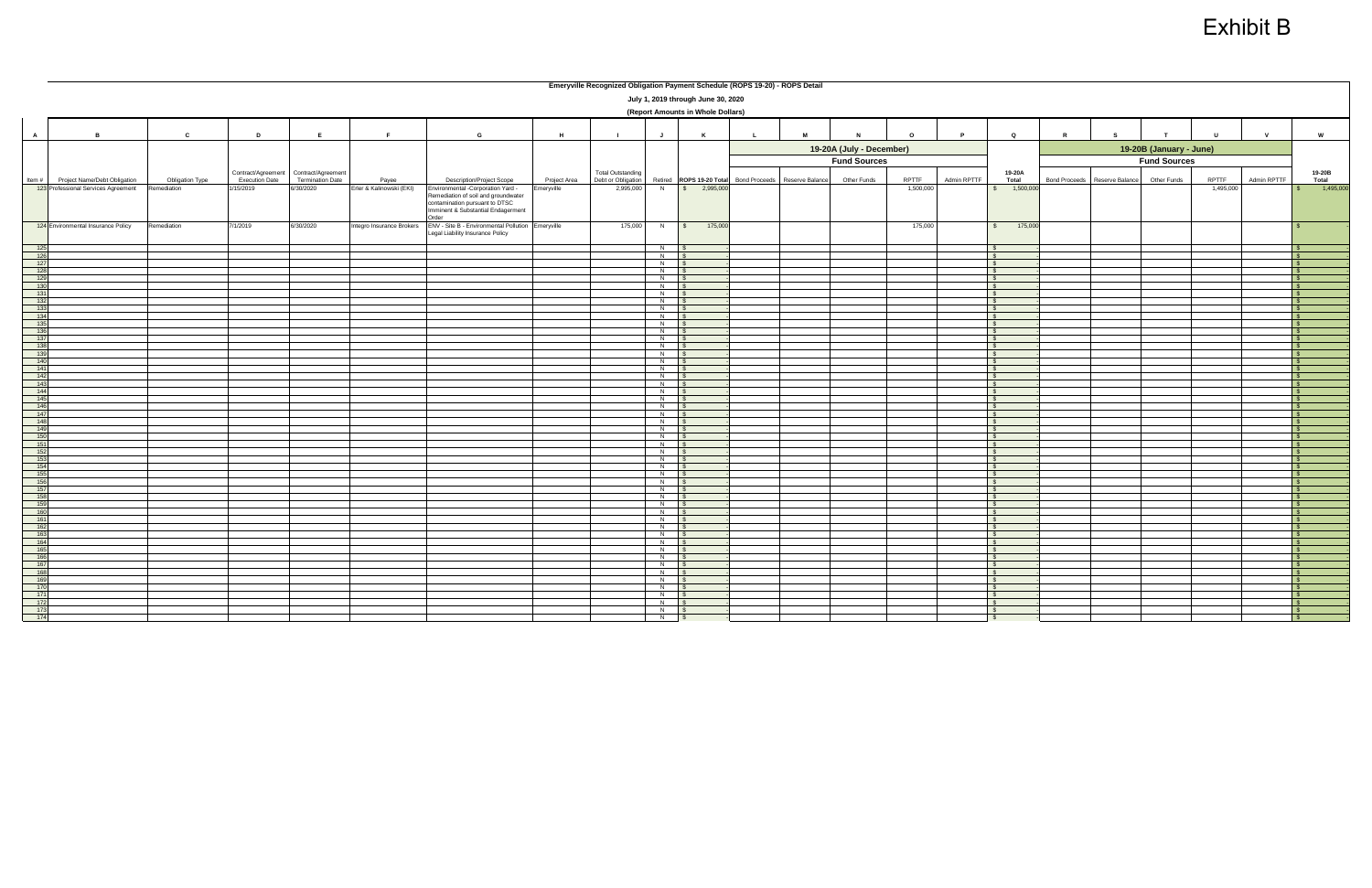### **Emeryville Recognized Obligation Payment Schedule (ROPS 19-20) - Report of Cash Balances July 1, 2016 through June 30, 2017 Example 2016 (Report Amounts in Whole Dollars)** (Report Amounts in Whole Dollars)

|              | source is available or when payment from property tax revenues is required by an enforceable obligation. For tips on how to complete the Report of Cash Balances Form, see Cash Balance Tips<br>Sheet. |                                       |                                      |                                                                                     |                                    |                           |                                                                                                                                                                                                                                     |  |  |  |
|--------------|--------------------------------------------------------------------------------------------------------------------------------------------------------------------------------------------------------|---------------------------------------|--------------------------------------|-------------------------------------------------------------------------------------|------------------------------------|---------------------------|-------------------------------------------------------------------------------------------------------------------------------------------------------------------------------------------------------------------------------------|--|--|--|
| A            | В                                                                                                                                                                                                      | C                                     | D                                    | E.                                                                                  | F.                                 | G                         | н                                                                                                                                                                                                                                   |  |  |  |
|              |                                                                                                                                                                                                        |                                       |                                      | <b>Fund Sources</b>                                                                 |                                    |                           |                                                                                                                                                                                                                                     |  |  |  |
|              |                                                                                                                                                                                                        |                                       | <b>Bond Proceeds</b>                 | <b>Reserve Balance</b>                                                              | <b>Other Funds</b>                 | <b>RPTTF</b>              |                                                                                                                                                                                                                                     |  |  |  |
|              | ROPS 16-17 Cash Balances<br>$(07/01/16 - 06/30/17)$                                                                                                                                                    | Bonds issued on or<br>before 12/31/10 | Bonds issued on or<br>after 01/01/11 | Prior ROPS RPTTF<br>and Reserve<br><b>Balances retained</b><br>for future period(s) | Rent,<br>Grants,<br>Interest, etc. | Non-Admin<br>and<br>Admin | <b>Comments</b>                                                                                                                                                                                                                     |  |  |  |
|              |                                                                                                                                                                                                        |                                       |                                      |                                                                                     |                                    |                           |                                                                                                                                                                                                                                     |  |  |  |
|              | Beginning Available Cash Balance (Actual 07/01/16)<br>RPTTF amount should exclude "A" period distribution amount                                                                                       |                                       |                                      | 8,925,755                                                                           | 829,176                            |                           | June 30, 2016 beginning cash balance has been<br>increased by \$31 from ROPS 18-19 report to<br>reflect cash held by fiscal agent that is made<br>0 available for debt service payment.                                             |  |  |  |
|              | 2  Revenue/Income (Actual 06/30/17)<br>RPTTF amount should tie to the ROPS 16-17 total distribution from the<br><b>County Auditor-Controller</b>                                                       |                                       |                                      |                                                                                     | 1,264,888                          | 17,586,622                |                                                                                                                                                                                                                                     |  |  |  |
| $\mathbf{3}$ | <b>Expenditures for ROPS 16-17 Enforceable Obligations</b><br>(Actual 06/30/17)                                                                                                                        |                                       |                                      | 8,177,188                                                                           |                                    |                           | The \$16.5M includes \$8.8M for debt service<br>16,581,567   payment made in September 2017                                                                                                                                         |  |  |  |
|              | 4 Retention of Available Cash Balance (Actual 06/30/17)<br>RPTTF amount retained should only include the amounts distributed as<br>reserve for future period(s)                                        |                                       |                                      |                                                                                     |                                    |                           |                                                                                                                                                                                                                                     |  |  |  |
|              | 5 ROPS 16-17 RPTTF Prior Period Adjustment<br>RPTTF amount should tie to the Agency's ROPS 16-17 PPA form<br>submitted to the CAC                                                                      |                                       | No entry required                    |                                                                                     |                                    | 1,005,055                 |                                                                                                                                                                                                                                     |  |  |  |
| 6            | Ending Actual Available Cash Balance (06/30/17)<br>C to F = $(1 + 2 - 3 - 4)$ , G = $(1 + 2 - 3 - 4 - 5)$                                                                                              | $0$   \$                              | $0$   \$                             | $748,567$ \\$                                                                       | $2,094,064$ \$                     |                           | \$1.29M was committed for the 17-18A ROPS<br>period and \$200K was committed for the 17-18B<br>period. The remaining \$1.34M is available for the<br>19-20B ROPS period (\$81K in reserve balance<br>0 and.\$1.26M in other funds). |  |  |  |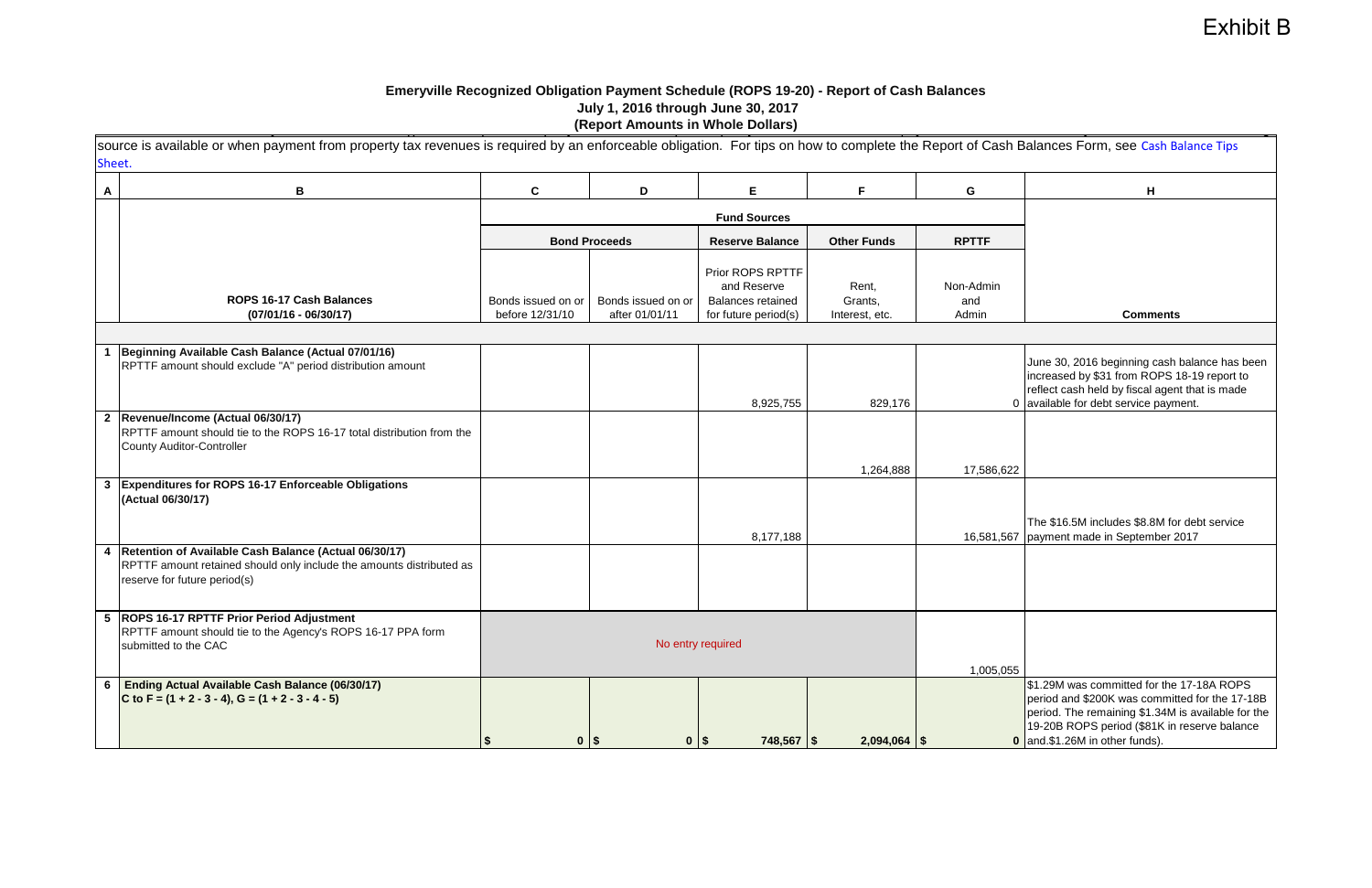|       | Emeryville Recognized Obligation Payment Schedule (ROPS 19-20) - Notes July 1, 2019 through June 30, 2020                                                                                                                                                                                                                                                                                                                                                                                                                                                                                                                                                                                                                                                                                                                                                                                                                                                                                                                                                                                                                                                                                                                                                                                                                                                                                                                                                                                                                                                                                                                                                                                                                                                                                                                                                                                                                                                                                                                                                                                                                                                                                                                                                                                                                                                               |
|-------|-------------------------------------------------------------------------------------------------------------------------------------------------------------------------------------------------------------------------------------------------------------------------------------------------------------------------------------------------------------------------------------------------------------------------------------------------------------------------------------------------------------------------------------------------------------------------------------------------------------------------------------------------------------------------------------------------------------------------------------------------------------------------------------------------------------------------------------------------------------------------------------------------------------------------------------------------------------------------------------------------------------------------------------------------------------------------------------------------------------------------------------------------------------------------------------------------------------------------------------------------------------------------------------------------------------------------------------------------------------------------------------------------------------------------------------------------------------------------------------------------------------------------------------------------------------------------------------------------------------------------------------------------------------------------------------------------------------------------------------------------------------------------------------------------------------------------------------------------------------------------------------------------------------------------------------------------------------------------------------------------------------------------------------------------------------------------------------------------------------------------------------------------------------------------------------------------------------------------------------------------------------------------------------------------------------------------------------------------------------------------|
| Item# | <b>Notes/Comments</b>                                                                                                                                                                                                                                                                                                                                                                                                                                                                                                                                                                                                                                                                                                                                                                                                                                                                                                                                                                                                                                                                                                                                                                                                                                                                                                                                                                                                                                                                                                                                                                                                                                                                                                                                                                                                                                                                                                                                                                                                                                                                                                                                                                                                                                                                                                                                                   |
|       | As of January 1, 2019, the Successor Agency and The Sherwin-Williams Company have collectively spent \$693,882.15 on groundwater RMP Monitoring Program<br>costs, leaving a balance of \$820,117.85 in shared (50/50) costs before the obligation shifts to a 95/5 split pursuant to the terms of the Settlement Agreement<br>referenced in ROPS line item 46. Thus, as of January 1, 2019, the Successor Agency's allocation of the remaining shared (50/50) costs is \$410,058.92 and this sum is<br>reflected in the total outstanding obligation under the PSA with EKI reflected on ROPS line item 44. Note that during ROPS 18-19, \$100,000 of RPTTF was disbursed<br>to the Successor Agency for this line item and as of January 1, 2019, only approximately \$16,195.68 has been expended.                                                                                                                                                                                                                                                                                                                                                                                                                                                                                                                                                                                                                                                                                                                                                                                                                                                                                                                                                                                                                                                                                                                                                                                                                                                                                                                                                                                                                                                                                                                                                                    |
| 62    | The Successor Agency may change auditors and thus the Payee for this line item may change.                                                                                                                                                                                                                                                                                                                                                                                                                                                                                                                                                                                                                                                                                                                                                                                                                                                                                                                                                                                                                                                                                                                                                                                                                                                                                                                                                                                                                                                                                                                                                                                                                                                                                                                                                                                                                                                                                                                                                                                                                                                                                                                                                                                                                                                                              |
|       | 63 The Successor Agency may change banks and thus the Payee for this line item may change.                                                                                                                                                                                                                                                                                                                                                                                                                                                                                                                                                                                                                                                                                                                                                                                                                                                                                                                                                                                                                                                                                                                                                                                                                                                                                                                                                                                                                                                                                                                                                                                                                                                                                                                                                                                                                                                                                                                                                                                                                                                                                                                                                                                                                                                                              |
| 121   | An environmental oversight agreement with DTSC was executed in 2011 governing the groundwater remedial process at South Bayfront Site B and was amended<br>several times over the years. The oversight agreement with DTSC constituted an enforceable obligation of the Successor Agency pursuant to Section 34171(d)(1)(E)<br>and Section 34171(d)(1)(F) and was listed on each ROPS since the inception of the dissolution process. However, the term of the oversight agreement inadvertently<br>expired before an extension of the term could be prepared and executed. Accordingly, as part of the ROPS 18-19 approval process, the DOF denied funding for the<br>oversight agreement because the term had expired. DTSC's services are necessary in order for the Successor Agency to complete the remediation of groundwater at<br>South Bayfront Site B, which is an enforceable obligation of the Successor Agency pursuant to the terms of the settlement agreements approved by the Settlement<br>Order of the Alameda County Superior Court on July 23, 2010 and referenced on ROPS line item 40. Therefore, pursuant to authority provided by Section 34177.3(a),<br>on January 15, 2019, the Successor Agency will consider approval and authorization of the execution of an Environmental Oversight Agreement with DTSC, in an<br>amount not to exceed \$150,000.00 for the term of July 1, 2019 through June 30, 2021, to provide regulatory oversight of groundwater remediation and monitoring at<br>South Bayfront Site B. The Environmental Oversight Agreement with DTSC is an enforceable obligation of the Successor Agency pursuant to Section 34171(d)(1)(F),<br>is reflected in ROPS 19-20 line item 121, and provides for the reimbursement of DTSC's costs of oversight and review of the ongoing groundwater monitoring.<br>In anticipation of receipt of an Imminent and/or Substantial Endangerment Determination Order and Remedial Action Order ("Order") from DTSC, and in order to be<br>able to promptly restart the final stages of the FS/RAP approval process and begin implementation of remedial activities during the ROPS 19-20 cycle, pursuant to<br>authority provided by Section 34177.3, at their January 15, 2019, regular meeting the Successor Agency will consider authorizing expenditures up to \$150,000 for the |
| 122   | ROPS 19-20 cycle to reimburse DTSC for their costs of oversight that will be required as part of such an Order. An Imminent and/or Substantial Endangerment<br>Determination Order and Remedial Action Order relating to the Corporation Yard is reflected in ROPS 19-20 line item 122.<br>In anticipation of receipt of an Imminent and/or Substantial Endangerment Determination Order and Remedial Action Order ("Order") from DTSC and pursuant to<br>authority provided by Section 34177.3, the Successor Agency authorized approval of an agreement with EKI at their January 15, 2019, regular meeting in an amount of<br>\$2,995,000 for environmental engineering services commencing July 1, 2019. Thus, for the ROPS 19-20 cycle and as reflected in ROPS line item 123, it is estimated<br>123 that the Successor Agency will incur approximately \$2,995,000.00 for environmental engineering services related to the remediation of the Corporation Yard.                                                                                                                                                                                                                                                                                                                                                                                                                                                                                                                                                                                                                                                                                                                                                                                                                                                                                                                                                                                                                                                                                                                                                                                                                                                                                                                                                                                                 |
|       | In 2008, after the Redevelopment Agency had assembled all of the parcels comprising South Bayfront Site B and was readying to commence site remediation, it<br>acquired a \$10,000,000 environmental liability insurance policy from Chubb Insurance Company for a 10 year term. The policy provides coverage for unknown<br>contaminants uncovered in the remedial process, but more importantly coverage for known and unknown contaminants that are uncovered once site closure has been<br>obtained from regulatory agencies. Thus, the policy provides important coverage during site development activities and is key to facilitating site development and<br>construction. Once regulatory closure is secured from DTSC, Site B is to be transferred to the City in accordance with the Long Range Property Management Plan for<br>future development. The LRPMP provides that the Successor Agency was to transfer and assign the policy to the City, which the City would thereafter assign to the<br>developer of the site. The policy expired November 3, 2018; however, in order to fulfill its obligation under the LRPMP to provide the policy to the City upon transfer of<br>Site B, the Successor Agency is in the process of securing an insurance policy for a ten (10) year term and negotiating the cost of the one-time premium which should<br>not exceed \$175,000. Thus, for the ROPS 19-20 cycle and as reflected in ROPS line item 124, it is estimated that the Successor Agency will incur a one-time<br>124 expenditure of approximately \$175,000 for a \$10,000,000 environmental liability insurance policy for a 10 year term through Integro Insurance Brokers.                                                                                                                                                                                                                                                                                                                                                                                                                                                                                                                                                                                                                                                                     |
|       |                                                                                                                                                                                                                                                                                                                                                                                                                                                                                                                                                                                                                                                                                                                                                                                                                                                                                                                                                                                                                                                                                                                                                                                                                                                                                                                                                                                                                                                                                                                                                                                                                                                                                                                                                                                                                                                                                                                                                                                                                                                                                                                                                                                                                                                                                                                                                                         |
|       |                                                                                                                                                                                                                                                                                                                                                                                                                                                                                                                                                                                                                                                                                                                                                                                                                                                                                                                                                                                                                                                                                                                                                                                                                                                                                                                                                                                                                                                                                                                                                                                                                                                                                                                                                                                                                                                                                                                                                                                                                                                                                                                                                                                                                                                                                                                                                                         |
|       |                                                                                                                                                                                                                                                                                                                                                                                                                                                                                                                                                                                                                                                                                                                                                                                                                                                                                                                                                                                                                                                                                                                                                                                                                                                                                                                                                                                                                                                                                                                                                                                                                                                                                                                                                                                                                                                                                                                                                                                                                                                                                                                                                                                                                                                                                                                                                                         |
|       |                                                                                                                                                                                                                                                                                                                                                                                                                                                                                                                                                                                                                                                                                                                                                                                                                                                                                                                                                                                                                                                                                                                                                                                                                                                                                                                                                                                                                                                                                                                                                                                                                                                                                                                                                                                                                                                                                                                                                                                                                                                                                                                                                                                                                                                                                                                                                                         |
|       |                                                                                                                                                                                                                                                                                                                                                                                                                                                                                                                                                                                                                                                                                                                                                                                                                                                                                                                                                                                                                                                                                                                                                                                                                                                                                                                                                                                                                                                                                                                                                                                                                                                                                                                                                                                                                                                                                                                                                                                                                                                                                                                                                                                                                                                                                                                                                                         |
|       |                                                                                                                                                                                                                                                                                                                                                                                                                                                                                                                                                                                                                                                                                                                                                                                                                                                                                                                                                                                                                                                                                                                                                                                                                                                                                                                                                                                                                                                                                                                                                                                                                                                                                                                                                                                                                                                                                                                                                                                                                                                                                                                                                                                                                                                                                                                                                                         |
|       |                                                                                                                                                                                                                                                                                                                                                                                                                                                                                                                                                                                                                                                                                                                                                                                                                                                                                                                                                                                                                                                                                                                                                                                                                                                                                                                                                                                                                                                                                                                                                                                                                                                                                                                                                                                                                                                                                                                                                                                                                                                                                                                                                                                                                                                                                                                                                                         |
|       |                                                                                                                                                                                                                                                                                                                                                                                                                                                                                                                                                                                                                                                                                                                                                                                                                                                                                                                                                                                                                                                                                                                                                                                                                                                                                                                                                                                                                                                                                                                                                                                                                                                                                                                                                                                                                                                                                                                                                                                                                                                                                                                                                                                                                                                                                                                                                                         |
|       |                                                                                                                                                                                                                                                                                                                                                                                                                                                                                                                                                                                                                                                                                                                                                                                                                                                                                                                                                                                                                                                                                                                                                                                                                                                                                                                                                                                                                                                                                                                                                                                                                                                                                                                                                                                                                                                                                                                                                                                                                                                                                                                                                                                                                                                                                                                                                                         |